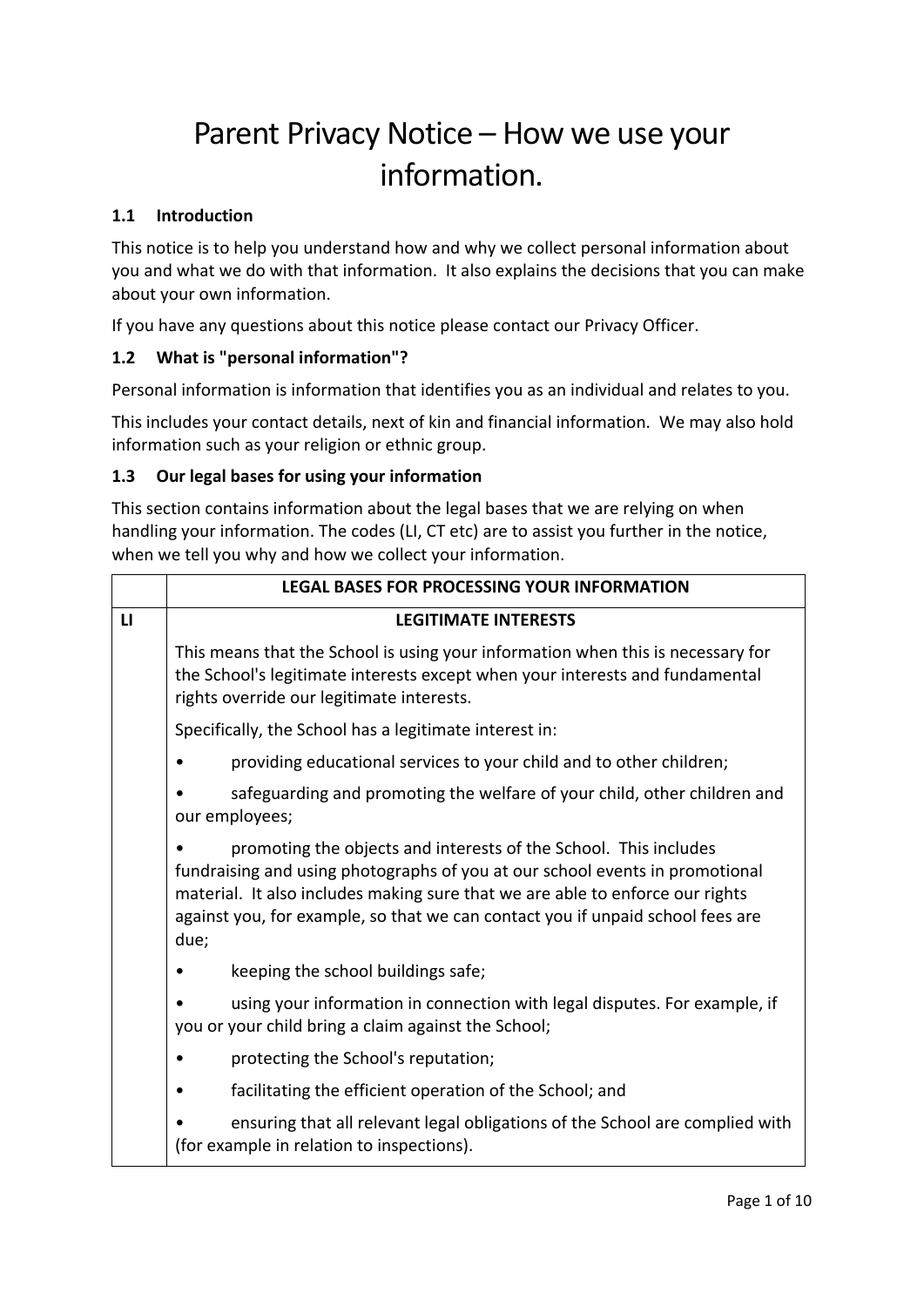|           | In addition, your personal information may be processed for the legitimate<br>interests of others. For example, another school will have a legitimate interest in<br>knowing if you have not paid School fees that are due to us                                                                                           |  |  |  |  |  |  |  |
|-----------|----------------------------------------------------------------------------------------------------------------------------------------------------------------------------------------------------------------------------------------------------------------------------------------------------------------------------|--|--|--|--|--|--|--|
| <b>CT</b> | <b>NECESSARY FOR CONTRACT</b>                                                                                                                                                                                                                                                                                              |  |  |  |  |  |  |  |
|           | We will need to use your information in order to perform our obligations under<br>our contract with you and for you to perform your obligations as well. For<br>example, we need your name and contact details so that we can update you on<br>your child's progress and so that we can contact you if there is a concern. |  |  |  |  |  |  |  |
| LO        | <b>LEGAL OBLIGATION</b>                                                                                                                                                                                                                                                                                                    |  |  |  |  |  |  |  |
|           | Where the School needs to use your information in order to comply with a legal<br>obligation, for example to report a concern to Children's Services. We may also<br>have to disclose your information to third parties such as the courts, the local<br>authority or the police where legally obliged to do so.           |  |  |  |  |  |  |  |
| VI        | <b>VITAL INTERESTS</b>                                                                                                                                                                                                                                                                                                     |  |  |  |  |  |  |  |
|           | In limited circumstances we may use your information to protect your vital<br>interests or the vital interests of someone else (e.g. if you or they are seriously<br>hurt).                                                                                                                                                |  |  |  |  |  |  |  |
| PI        | <b>PUBLIC INTEREST</b>                                                                                                                                                                                                                                                                                                     |  |  |  |  |  |  |  |
|           | Performance of a task carried out in the public interest (or carrying out public<br>tasks)                                                                                                                                                                                                                                 |  |  |  |  |  |  |  |
|           | The following are examples of when we use your information to perform tasks in<br>the public interest:                                                                                                                                                                                                                     |  |  |  |  |  |  |  |
|           | providing your child with an education;                                                                                                                                                                                                                                                                                    |  |  |  |  |  |  |  |
|           | safeguarding and promoting your welfare, your child's welfare and the<br>welfare of other children;                                                                                                                                                                                                                        |  |  |  |  |  |  |  |
|           | facilitating the efficient operation of the School; and                                                                                                                                                                                                                                                                    |  |  |  |  |  |  |  |
|           |                                                                                                                                                                                                                                                                                                                            |  |  |  |  |  |  |  |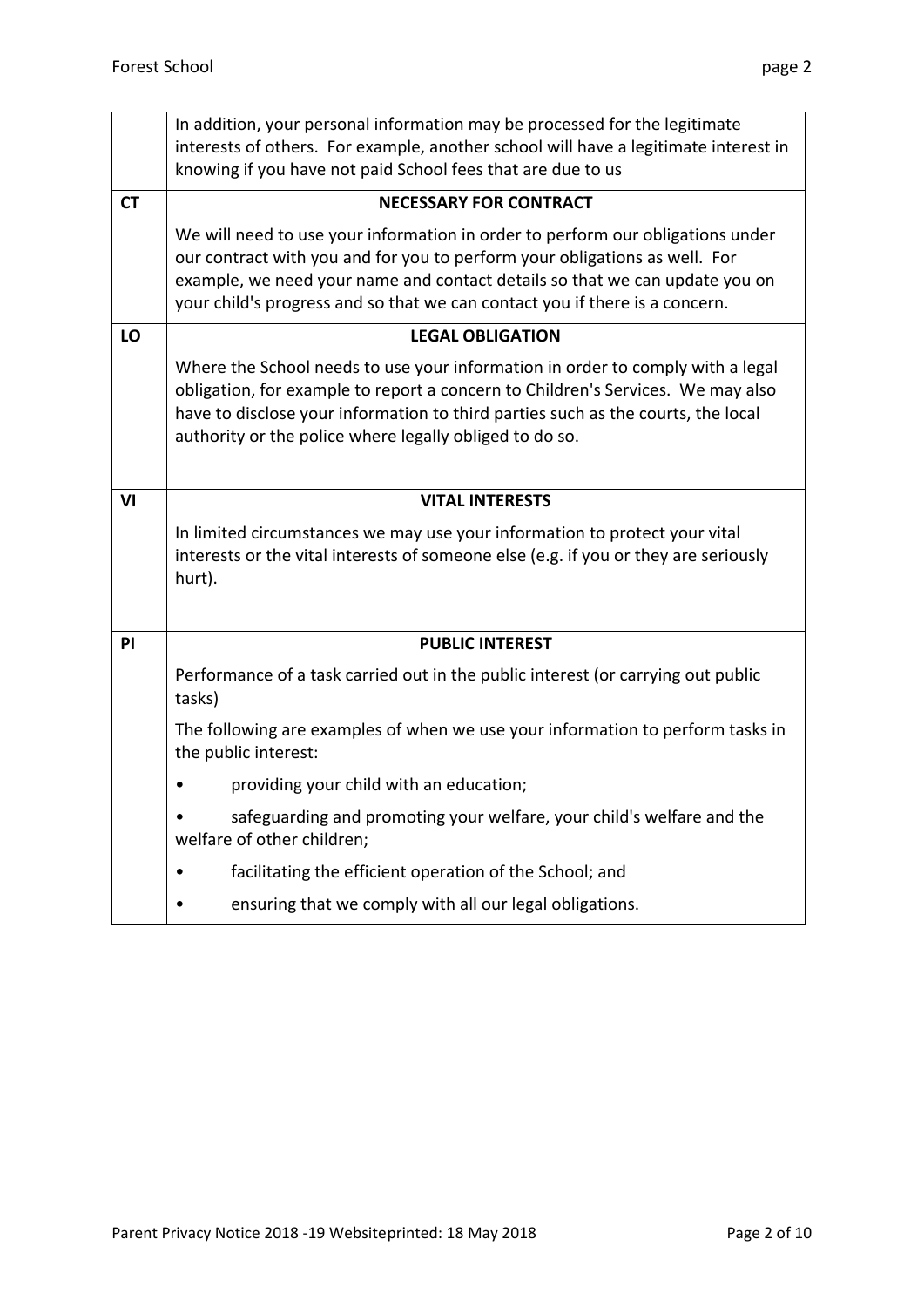The School must also comply with an additional condition where it processes special categories of personal information. These special categories are as follows: personal information revealing racial or ethnic origin, political opinions, religious or philosophical beliefs, trade union membership, genetic information, biometric information, health information, and information about sex life or orientation.

|            | LEGAL BASES FOR PROCESSING SPECIAL CATEGORIES OF PERSONAL<br><b>INFORMATION</b>                                                                                                                                                                                               |
|------------|-------------------------------------------------------------------------------------------------------------------------------------------------------------------------------------------------------------------------------------------------------------------------------|
| <b>SPI</b> | <b>SUBSTANTIAL PUBLIC INTEREST</b>                                                                                                                                                                                                                                            |
|            | The School is also allowed to use special categories of personal information where<br>doing so is necessary in the substantial public interest. This is similar to "public<br>interest" described above.                                                                      |
| <b>SPL</b> | SOCIAL PROTECTION AND SOCIAL SECURITY LAWS                                                                                                                                                                                                                                    |
|            | The School may use your information to comply with social protection law (e.g. to<br>look after your child) and social security laws. Social protection law is concerned<br>with preventing, managing, and overcoming situations that adversely affect<br>people's wellbeing. |
| VI         | <b>VITAL INTERESTS</b>                                                                                                                                                                                                                                                        |
|            | In limited circumstances we may use your information to protect your vital<br>interests or the vital interests of someone else (e.g. if you or they are seriously<br>hurt).                                                                                                   |
| <b>LC</b>  | <b>LEGAL CLAIMS</b>                                                                                                                                                                                                                                                           |
|            | We are allowed to use your information if this is necessary in relation to legal<br>claims. For example, this allows us to share information with our legal advisors and<br>insurers.                                                                                         |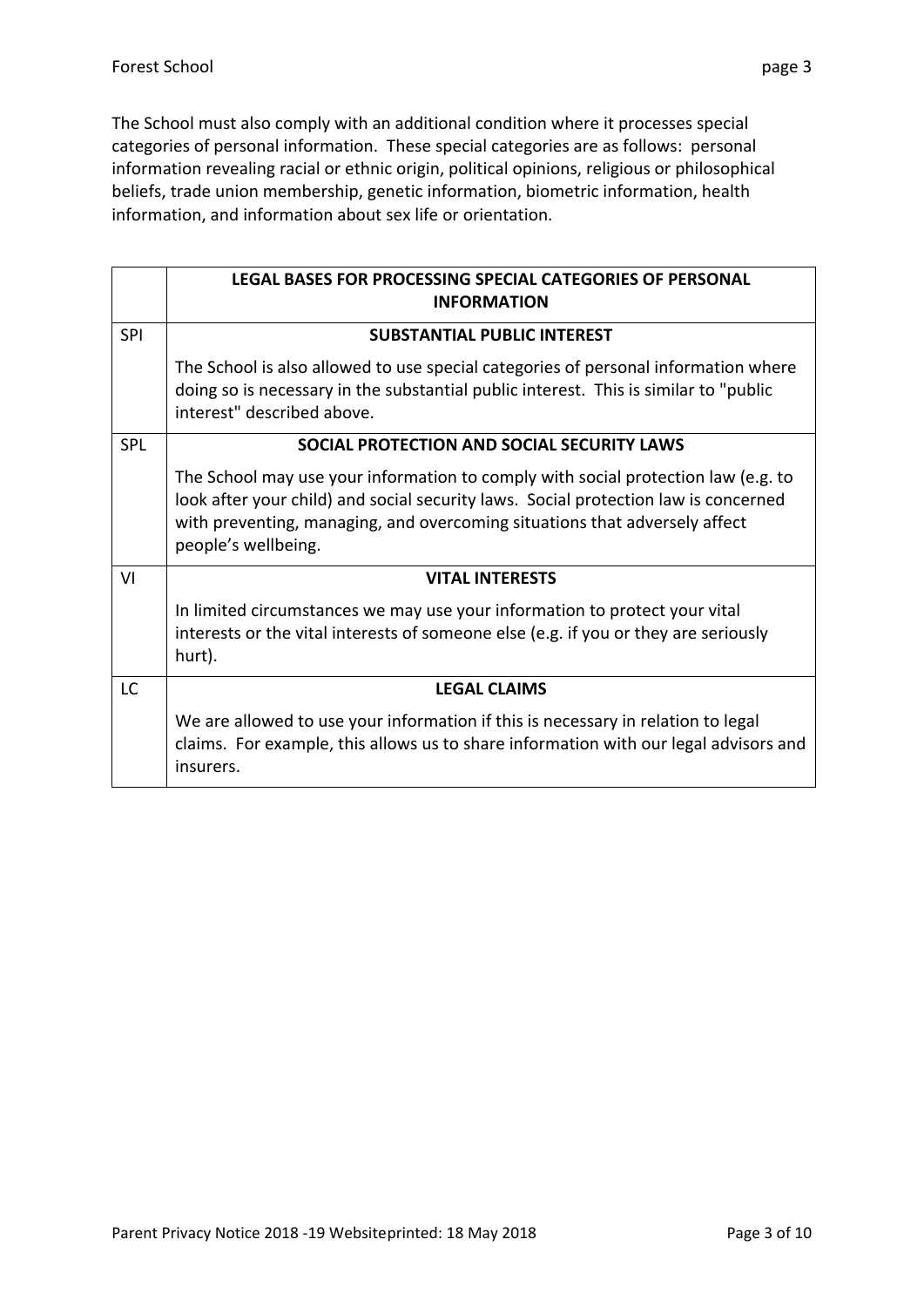### **1.4 How and why does the school collect and use personal information?**

We set out below examples of the different ways in which we use personal information and where this personal information comes from. The codes below refer to the legal bases we are relying on. Please see the section above for an explanation.

| Ν              | Example                                                                                                                                                                                                                                                                                                                                                                                                           | Legitimate Interest | Needed tor Contract | Legal Obligation | Public Interest | Social Laws | Vital Interests | Legal Claim |
|----------------|-------------------------------------------------------------------------------------------------------------------------------------------------------------------------------------------------------------------------------------------------------------------------------------------------------------------------------------------------------------------------------------------------------------------|---------------------|---------------------|------------------|-----------------|-------------|-----------------|-------------|
| 1              | We will have information about any family<br>circumstances which might affect your child's welfare<br>or happiness. This is to help us provide appropriate<br>care and support to your child                                                                                                                                                                                                                      |                     |                     |                  | PI<br>SPI       |             |                 |             |
| $\overline{2}$ | We will have information about any family<br>circumstances which might affect your child's welfare<br>or happiness. This is to help us provide appropriate<br>care and support to your child                                                                                                                                                                                                                      | $\mathsf{L}$        | <b>CT</b>           |                  | PI<br>SPI       |             |                 |             |
| 3              | We will need information about any court orders or<br>criminal petitions which relate to you. This is so that<br>we can safeguard the welfare and wellbeing of your<br>child and the other pupils at the School                                                                                                                                                                                                   | $\mathsf{L}$        | <b>CT</b>           |                  | PI<br>SPI       |             |                 |             |
| 4              | We use CCTV to make sure the school site is safe.<br>Images captured of you via CCTV will be your personal<br>information. CCTV is not used in private areas such as<br>toilets                                                                                                                                                                                                                                   | $\mathsf{L}$        | <b>CT</b>           |                  | PI<br>SPI       |             |                 |             |
| 5              | If there is a complaint or grievance made to the<br>School which involves you then we will use your<br>information in connection with that complaint or<br>grievance                                                                                                                                                                                                                                              | LI                  |                     |                  | PI<br>SPI       |             |                 |             |
| 6              | We will send you information to keep you up to<br>date with what is happening at the School. For<br>example, by sending you information about<br>events and activities taking place (including<br>fundraising events) and the School newsletter                                                                                                                                                                   | $\mathsf{L}$        |                     |                  |                 |             |                 |             |
| 7              | We will keep details of your address when your<br>child leaves the School so we can send you the<br>OF News, the Forest School Magazine and find<br>out how your child is progressing. We may also<br>pass your details onto the alumni organisation<br>which is called The Old Foresters' Club. Further<br>information on the alumni association can be<br>found at https://www.forest.org.uk/old-<br>foresters/ | LI                  |                     |                  |                 |             |                 |             |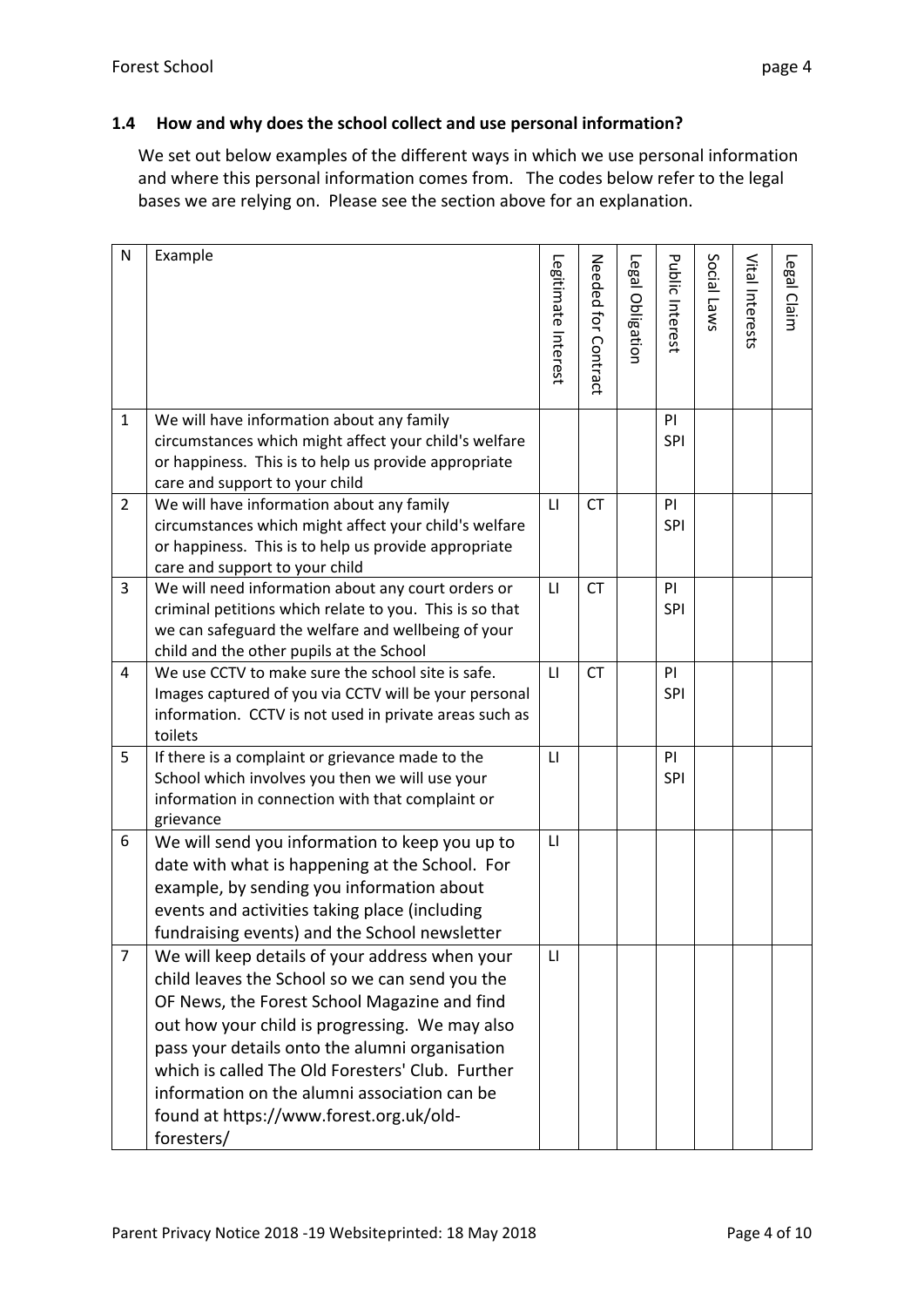| N  | Example                                                                                              | Legitimate Interest | Needed tor Contract | Legal Obligation | <b>Public Interest</b> | Social Laws | Vital Interests | Legal Claim |
|----|------------------------------------------------------------------------------------------------------|---------------------|---------------------|------------------|------------------------|-------------|-----------------|-------------|
|    |                                                                                                      |                     |                     |                  |                        |             |                 |             |
| 7  | We may use information about you if we need                                                          | $\mathsf{L}$        |                     |                  |                        |             |                 |             |
|    | this for historical research purposes or for                                                         |                     |                     |                  |                        |             |                 |             |
|    | statistical purposes. For example, if we consider                                                    |                     |                     |                  |                        |             |                 |             |
|    | the information might be useful if someone                                                           |                     |                     |                  |                        |             |                 |             |
|    | wanted to write a book about the School                                                              |                     |                     |                  |                        |             |                 |             |
| 9  | We may use your information when ensuring                                                            |                     |                     |                  |                        |             |                 |             |
|    | network and information security, for example,                                                       |                     |                     |                  |                        |             |                 |             |
|    | our anti-virus software might scan files                                                             |                     |                     |                  |                        |             |                 |             |
|    | containing information about you                                                                     |                     |                     |                  |                        |             |                 |             |
| 10 | We can keep information about you for a very                                                         |                     |                     |                  |                        |             |                 |             |
|    | long time or even indefinitely if we need this for                                                   |                     |                     |                  |                        |             |                 |             |
|    | historical, research or statistical purposes. For                                                    |                     |                     |                  |                        |             |                 |             |
|    | example, if we consider the information might be                                                     |                     |                     |                  |                        |             |                 |             |
|    | useful if someone wanted to write a book about                                                       |                     |                     |                  |                        |             |                 |             |
|    | the School<br><b>FINANCIAL INFORMATION</b>                                                           |                     |                     |                  |                        |             |                 |             |
| 11 |                                                                                                      | LI                  | <b>CT</b>           |                  |                        |             |                 |             |
|    | We will process financial information about you<br>in relation to the payment of fees. In some cases |                     |                     |                  |                        |             |                 |             |
|    | we get information about you from third parties                                                      |                     |                     |                  |                        |             |                 |             |
|    | such as credit reference agencies or from your                                                       |                     |                     |                  |                        |             |                 |             |
|    | child's previous school(s)                                                                           |                     |                     |                  |                        |             |                 |             |
| 12 | We will hold information about bankruptcy                                                            | LI                  | <b>CT</b>           |                  |                        |             |                 |             |
|    | petitions and statutory demands, where relevant.                                                     |                     |                     |                  |                        |             |                 |             |
| 13 | We may search the files of any licensed credit                                                       | LI                  | <b>CT</b>           |                  |                        |             |                 |             |
|    | reference agency in order to verify your identity.                                                   |                     |                     |                  |                        |             |                 |             |
|    | This also allows us to assess your application for                                                   |                     |                     |                  |                        |             |                 |             |
|    | the award of a bursary or for credit in                                                              |                     |                     |                  |                        |             |                 |             |
|    | contemplation of an agreement for the                                                                |                     |                     |                  |                        |             |                 |             |
|    | deferment of fees. The credit reference agency                                                       |                     |                     |                  |                        |             |                 |             |
|    | will keep a record of that search and details                                                        |                     |                     |                  |                        |             |                 |             |
|    | about your application. This record will be seen                                                     |                     |                     |                  |                        |             |                 |             |
|    | by other organisations which make searches                                                           |                     |                     |                  |                        |             |                 |             |
|    | about you.                                                                                           |                     |                     |                  |                        |             |                 |             |
| 14 | We may share your information with debt                                                              | $\mathsf{L}$        | <b>CT</b>           |                  |                        |             |                 |             |
|    | recovery suppliers if you do not pay any school                                                      |                     |                     |                  |                        |             |                 |             |
|    | fees owed to the School.                                                                             |                     |                     |                  |                        |             |                 |             |
| 15 | We will obtain information about you from                                                            | LI                  | <b>CT</b>           |                  |                        |             |                 |             |
|    | publicly available sources, such as Companies                                                        |                     |                     |                  |                        |             |                 |             |
|    | House and Zoopla, to assess your ability to pay                                                      |                     |                     |                  |                        |             |                 |             |
|    | School fees.                                                                                         |                     |                     |                  |                        |             |                 |             |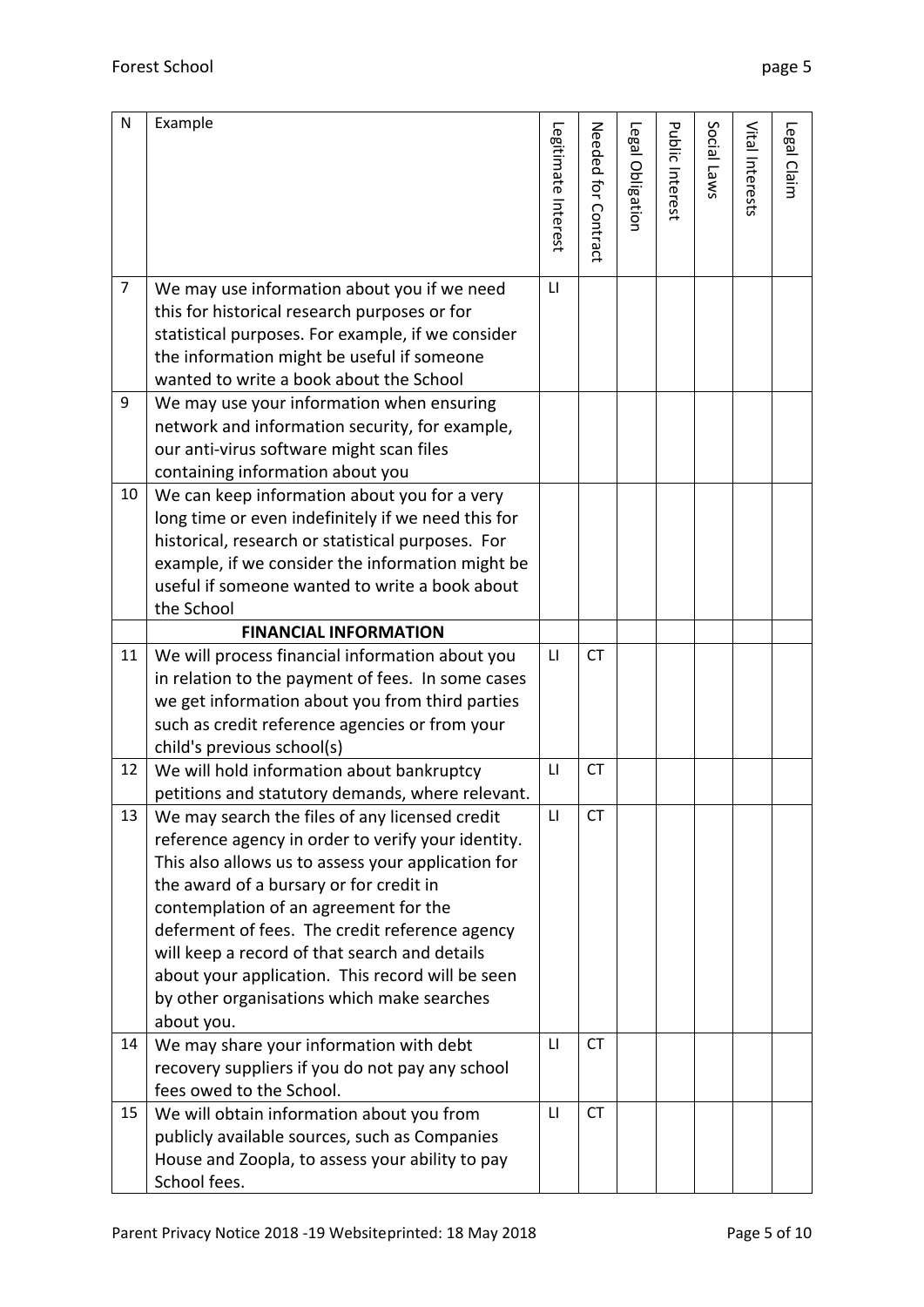| N  | Example                                                                            |                        |                     |                  |                 |             |                 |             |
|----|------------------------------------------------------------------------------------|------------------------|---------------------|------------------|-----------------|-------------|-----------------|-------------|
|    |                                                                                    | Legitimate Interest    | Needed tor Contract | Legal Obligation | Public Interest | Social Laws | Vital Interests | Legal Claim |
|    |                                                                                    |                        |                     |                  |                 |             |                 |             |
|    |                                                                                    |                        |                     |                  |                 |             |                 |             |
|    |                                                                                    |                        |                     |                  |                 |             |                 |             |
|    |                                                                                    |                        |                     |                  |                 |             |                 |             |
|    |                                                                                    |                        |                     |                  |                 |             |                 |             |
|    | Failure to supply financial information may result                                 |                        |                     |                  |                 |             |                 |             |
|    | in a refusal of an award or credit.                                                |                        |                     |                  |                 |             |                 |             |
|    |                                                                                    |                        |                     |                  |                 |             |                 |             |
|    | SHARING PERSONAL INFORMATION WITH THIRD                                            |                        |                     |                  |                 |             |                 |             |
|    | <b>PARTIES</b>                                                                     |                        |                     |                  |                 |             |                 |             |
| 16 | In accordance with our legal obligations, we will                                  | LI                     |                     | LO               | PI              |             |                 |             |
|    | share information with local authorities, the                                      |                        |                     |                  | SPI             |             |                 |             |
|    | Independent Schools Inspectorate and the                                           |                        |                     |                  |                 |             |                 |             |
|    | Department for Education, for example, where                                       |                        |                     |                  |                 |             |                 |             |
|    | we have any safeguarding concerns or to comply                                     |                        |                     |                  |                 |             |                 |             |
|    | with our legal obligations                                                         |                        |                     |                  |                 |             |                 |             |
| 17 | On occasion, we may need to share your                                             | $\mathsf{L}$           | <b>CT</b>           | LO               | <b>PI</b>       |             |                 |             |
|    | information with the police for the prevention                                     |                        |                     |                  | SPI             |             |                 |             |
|    | and investigation of crime and the prosecution of                                  |                        |                     |                  |                 |             |                 |             |
|    | offenders. We will only do this in specific                                        |                        |                     |                  |                 |             |                 |             |
|    | circumstances to assist the police with their                                      |                        |                     |                  |                 |             |                 |             |
|    | investigations                                                                     |                        |                     |                  |                 |             |                 |             |
| 18 | We may need to share information about you                                         | $\mathsf{L}\mathsf{I}$ |                     | LO               | PI              |             |                 |             |
|    | with the Health and Safety Executive (a                                            |                        |                     |                  | SPI             |             |                 |             |
|    | government organisation) if there is a health and                                  |                        |                     |                  |                 |             |                 |             |
|    | safety issue at the School                                                         |                        |                     |                  |                 |             |                 |             |
| 19 | In certain circumstances, we may also need to                                      | LI                     |                     | LO               | PI              |             |                 | LC          |
|    | share information with our legal advisers for the                                  |                        |                     |                  | <b>SPI</b>      |             |                 |             |
|    | purpose of obtaining legal advice                                                  |                        |                     |                  |                 |             |                 |             |
| 20 | Occasionally we may use consultants, experts                                       | LI                     | <b>CT</b>           |                  | PI              |             |                 |             |
|    | and other advisors to assist the School in fulfilling                              |                        |                     |                  | <b>SPI</b>      |             |                 |             |
|    | its obligations and to help run the School                                         |                        |                     |                  |                 |             |                 |             |
|    | properly (e.g. our accountants). We will share                                     |                        |                     |                  |                 |             |                 |             |
|    | your information with them if this is relevant to                                  |                        |                     |                  |                 |             |                 |             |
|    | their work                                                                         |                        | <b>CT</b>           |                  |                 |             |                 |             |
| 21 | If your child is not of British nationality we have                                | $\mathsf{L}\mathsf{I}$ |                     | LO               | PI<br>SPI       |             |                 |             |
|    | to make sure that your child has the right to                                      |                        |                     |                  |                 |             |                 |             |
|    | study in the UK. Sometimes the government will                                     |                        |                     |                  |                 |             |                 |             |
|    | ask us to provide information as part of our                                       |                        |                     |                  |                 |             |                 |             |
| 22 | reporting requirements.                                                            | LI                     |                     |                  | SPI             |             |                 | LC          |
|    | We may share information about you with our                                        |                        |                     |                  |                 |             |                 |             |
|    | insurance company, for example, where there is<br>a serious incident at the School |                        |                     |                  |                 |             |                 |             |
|    |                                                                                    |                        |                     |                  |                 |             |                 |             |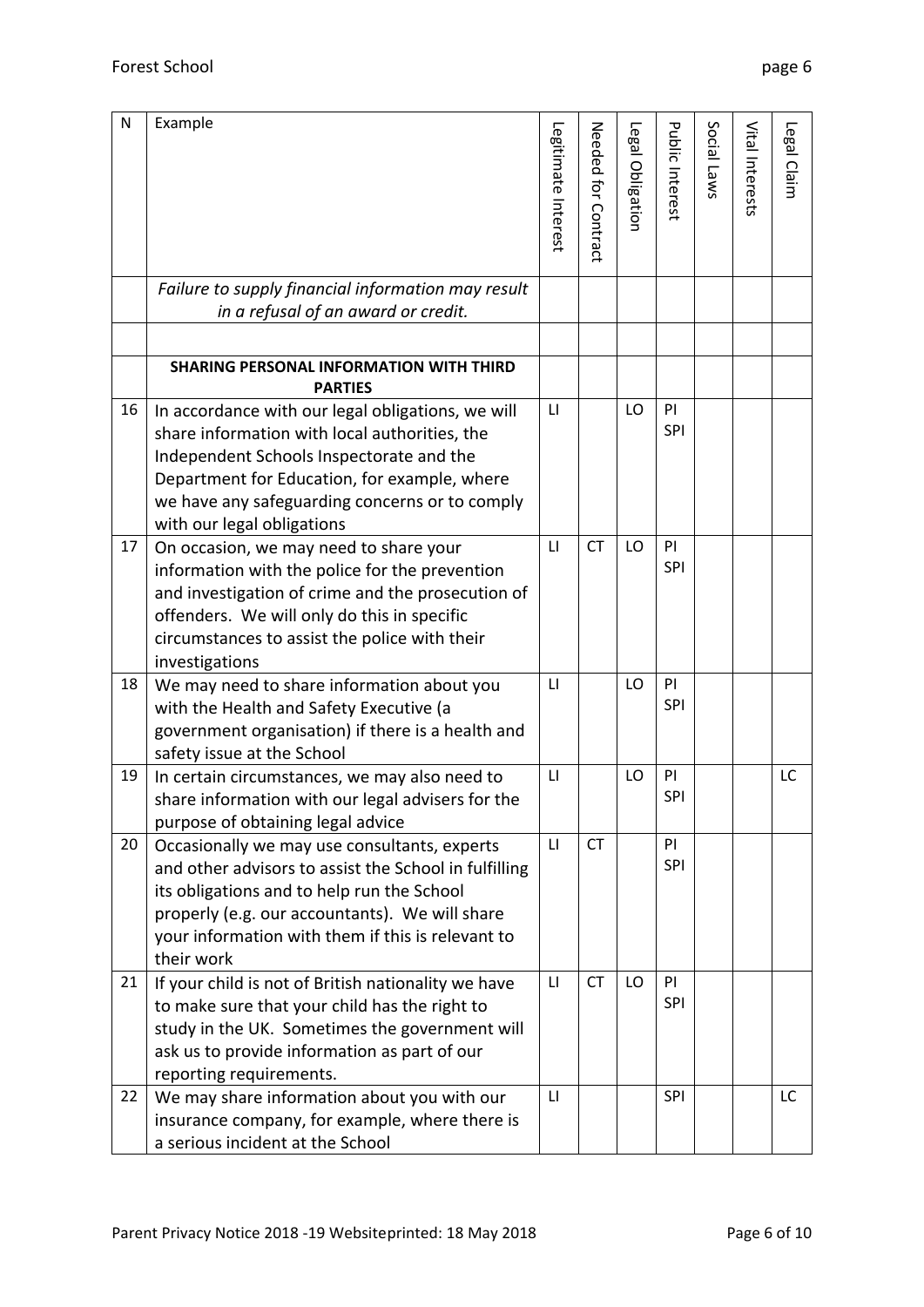| N  | Example                                                                                                                                                                                                                                                                                      | Legitimate Interest | Needed tor Contract | Legal Obligation | Public Interest | Social Laws | Vital Interests | Legal Claim |
|----|----------------------------------------------------------------------------------------------------------------------------------------------------------------------------------------------------------------------------------------------------------------------------------------------|---------------------|---------------------|------------------|-----------------|-------------|-----------------|-------------|
| 23 | If you have unpaid fees we may share<br>information about this with other schools or<br>educational establishments to which you intend<br>to send your child                                                                                                                                 | $\mathsf{L}$        |                     |                  |                 |             |                 |             |
| 24 | If your child leaves us to attend another school<br>we may provide that school with information<br>about you. For example, details of family<br>circumstances if there have been any<br>safeguarding incidents                                                                               | $\mathsf{L}$        |                     | LO               |                 |             |                 |             |
| 25 | We may share information about you with others<br>in your family, such as another parent or step-<br>parent. For example, where this is part of our<br>obligation to take care of your child, as part of<br>our wider legal and regulatory obligations, or in<br>connection with school fees | $\mathsf{L}$        |                     |                  | PI              |             |                 |             |
| 26 | We may need to share information if there is an<br>emergency, for example, if you are hurt whilst on<br>School premises                                                                                                                                                                      | $\mathsf{L}$        |                     |                  |                 |             | VI              |             |
|    | We may send you information about the School<br>before you accept a place for your child. For<br>example, we may send you a copy of the school<br>prospectus                                                                                                                                 | $\mathsf{L}$        |                     |                  |                 |             |                 |             |
| 27 | If your child has an Education and Health Care<br>Plan (EHCP), we will share information with and<br>obtain information from the local authority about<br>you                                                                                                                                |                     |                     | LO               | PI<br>SPI       |             |                 |             |

- 1.4.1 We sometimes use contractors to handle personal information on our behalf. The following are examples:
	- 1. IT consultants who might access information about you when checking the security of our IT network;
	- 2. we use third party "cloud computing" services to store some information rather than the information being stored on hard drives located on the School site.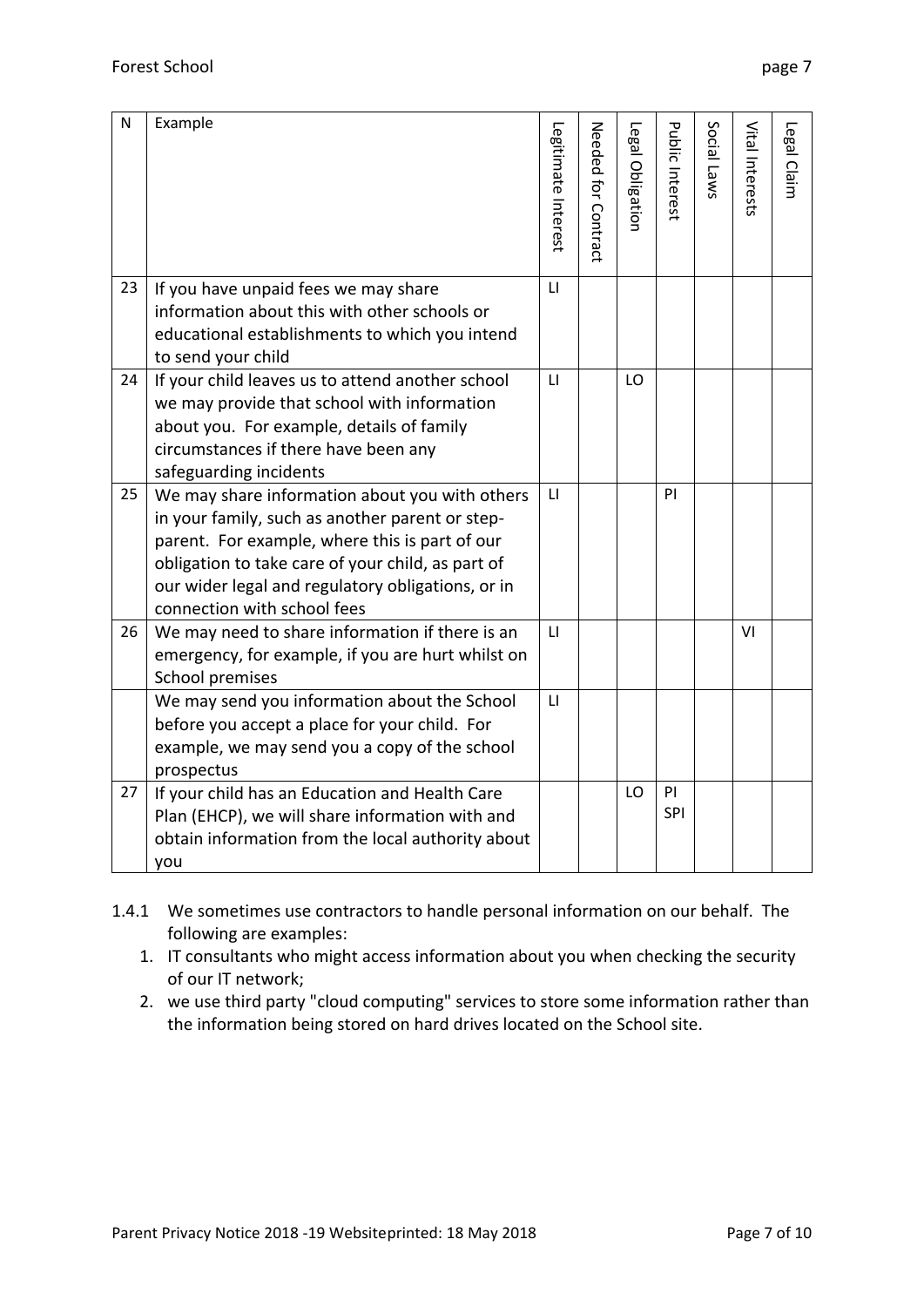- 1.4.2 We obtain information about you from admissions forms and from your child's previous school. We may also get information from professionals such as doctors and from local authorities.
- 1.4.3 Criminal offence information
	- 1. We may only use information relating to criminal convictions and offences where the law allows us to do so. This will usually be where such processing is necessary to carry out our obligations or to exercise our rights.
	- 2. Less commonly, we may use information relating to criminal convictions and offences where it is necessary in relation to legal claims, where it is necessary to protect our pupils and you are not capable of giving your consent, or where you have already made the information public.

#### **1.5 More than one basis**

In some cases we will rely on more than one basis above for a particular use of your information. In addition, we may move from one of the legal bases listed above to another as circumstances change. For example, as a safeguarding matter becomes more serious, we may start to rely on legal obligation to share personal information with the local authority in addition to the other legal bases which are noted for safeguarding purposes.

#### **1.6 Consent**

We may ask for your consent to use your information in certain ways as an alternative to relying on any of the bases in the table above. For example, we may ask for your consent before taking or using some photographs and videos if the photograph or video is more intrusive and we cannot rely on legitimate interests. If we ask for your consent to use your personal information you can take back this consent at any time. Any use of your information before you withdraw your consent remains valid. Please speak to the Privacy Officer if you would like to withdraw any consent given.

1.7 Sending information to other countries

In certain, limited circumstances, we may send your information to countries which do not have the same level of protection for personal information as there is in the UK. For example, we may:

• share your information with authorities abroad in the event of an emergency during a school trip.

The European Commission has produced a list of countries which have adequate data protection rules. The list can be found here: https://ec.europa.eu/info/law/law-topic/dataprotection/data-transfers-outside-eu/adequacy-protection-personal-data-non-eucountries\_en

If the country that we are sending your information to is not on the list, or is not a country within the EEA (which means the European Union, Liechtenstein, Norway and Iceland), then it might not have the same level of protection for personal information as there is in the UK.

We will provide you with details about the safeguards which we have in place outside of this privacy notice. If you have any questions about the safeguards that are in place please contact the Privacy Officer.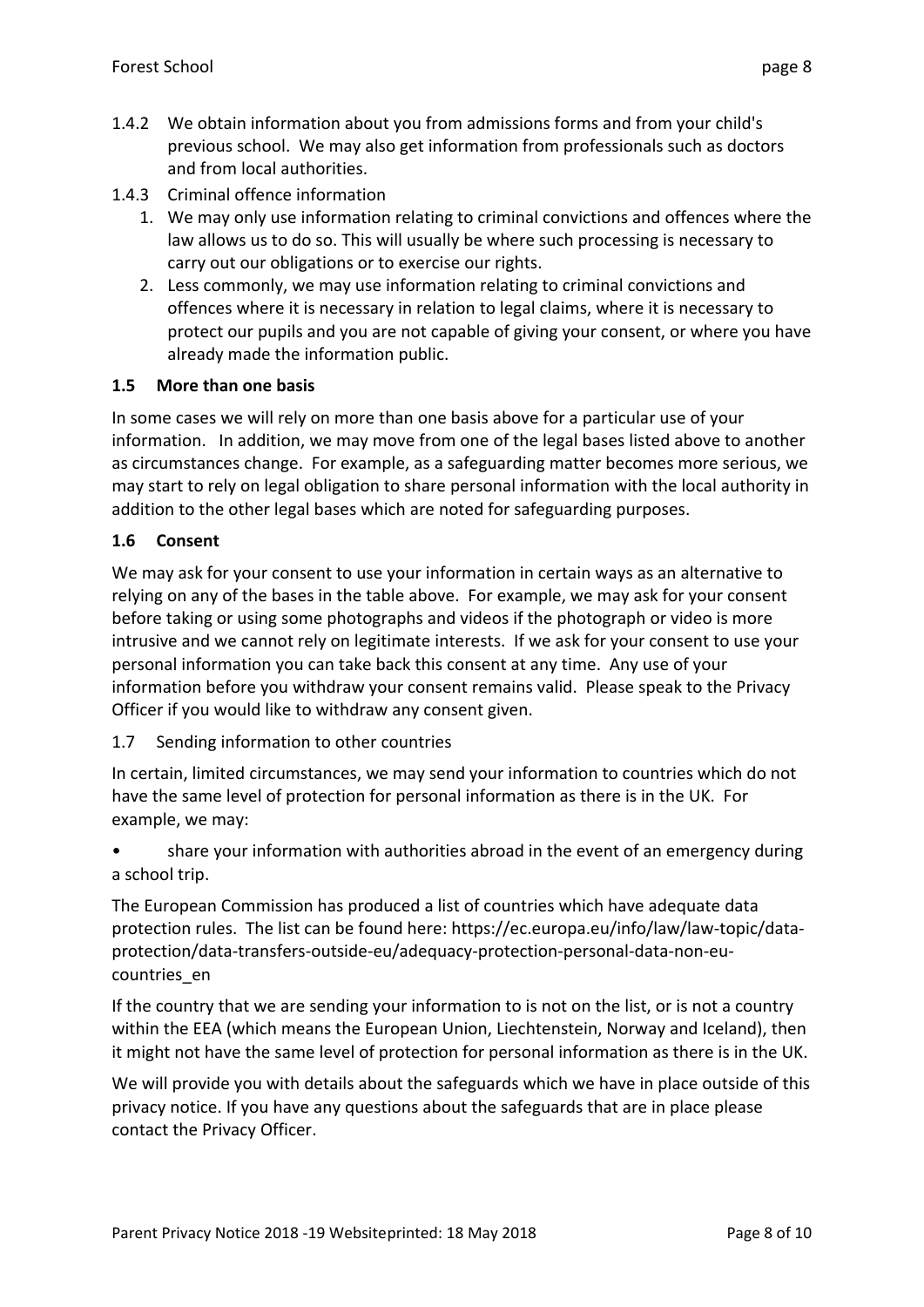# **1.8 For how long do we keep your information?**

We keep your information for as long as we need to in order to educate and look after your child. We will keep some information after your child has left the School, for example, so that we can find out what happened if you make a complaint.

In exceptional circumstances we may keep your information for a longer time than usual but we would only do so if we had a good reason and only if we are allowed to do so under data protection law.

#### **1.9 What decisions can you make about your information?**

You have specified rights regarding your information. They are as follows:

- 1.10 **Access**: You can access your personal details at any time by logging in to the Parent Portal at<https://parents.forest.org.uk/login>, selecting 'My Children', then 'My Details'. You can also ask about other information we hold about you and be provided with a copy. This is commonly known as making a subject access request. We will also give you extra information, such as why we use this information about you, where it came from and what types of people we have sent it to.
- 1.11 **Accuracy and Rectification:** You can update and correct your personal details at any time by logging in to the Parent Portal at<https://parents.forest.org.uk/login>, selecting 'My Children', then 'My Details' and changing your details there. Updates should be reflected within two working days. If any other information that the School holds about you is incorrect you can ask us to correct it by contacting the school office.
- 1.12 **Deletion:** You can ask us to delete the information that we hold about you in certain circumstances. For example, where we no longer need the information.
- 1.13 **Portability:** you can request the transfer of your information to you or to a third party in a format that can be read by computer. This applies where (a) the information has been provided by you; (b) the basis that we are relying on to process your information is consent or contract (please see "Our legal bases for using your information" above); and (c) the information is being processed by us on computer.
- 1.14 **Restriction:** our use of information about you may be restricted in some cases. For example, if you tell us that the information is inaccurate we can only use it for limited purposes while we check its accuracy.

1.15 **Objection:** you may object to us using your information where:

a. we are using it for direct marketing purposes e.g. to send information about the Forest School Parent Association events;

b. the legal basis on which we are relying is either legitimate interests or performance of a task carried out in the public interest. Please see the section "Our legal bases for using your information" above; and

c. we are using it for historical or scientific research purposes or archiving purposes. For example, we may keep photographs of you at a School event for historical reasons.

You can contact the Privacy Officer [\(privacy@forest.org.uk\)](mailto:privacy@forest.org.uk) with any questions or requests relating to the information we hold about you.